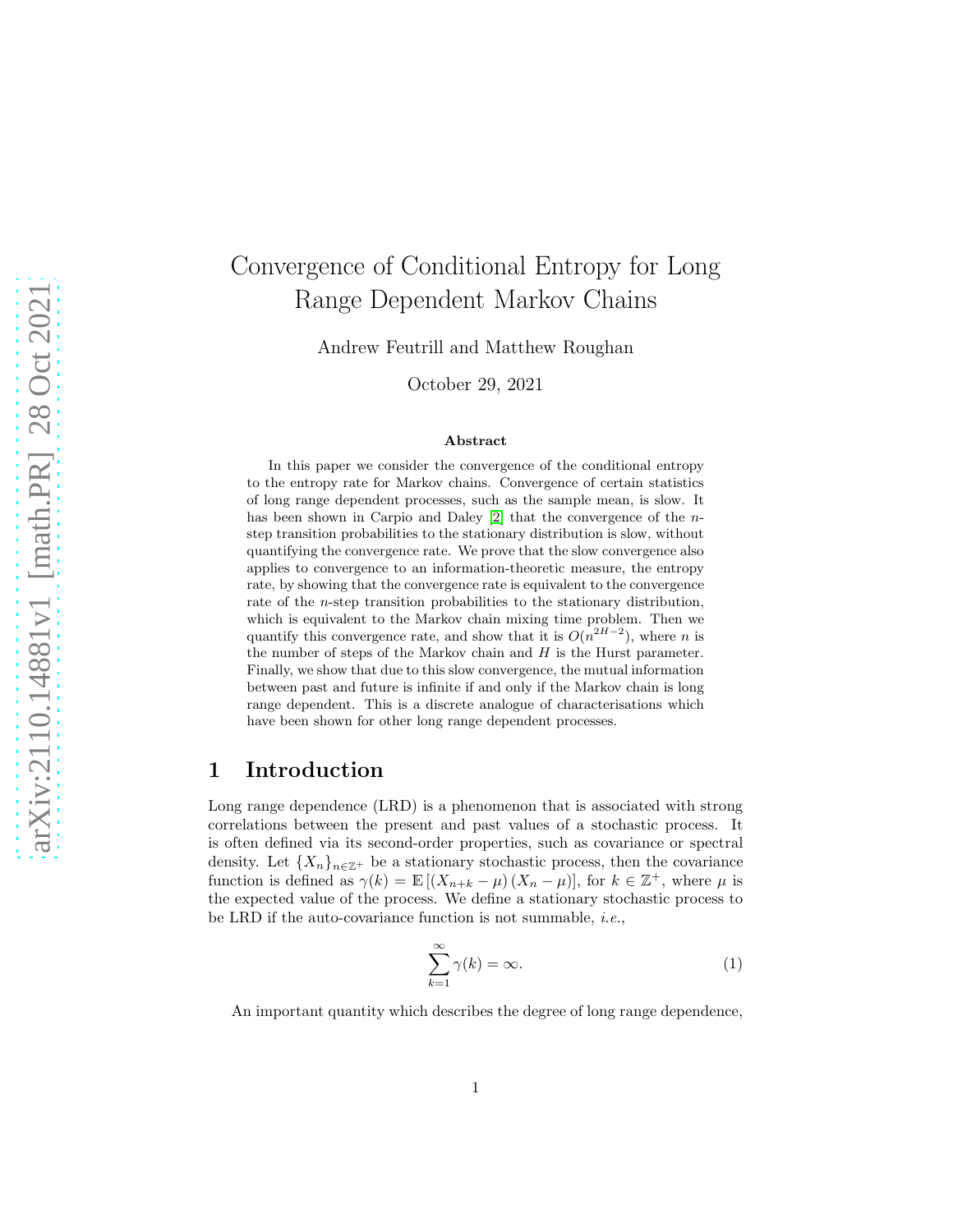is the Hurst parameter,  $H$ , defined by

$$
H=\inf\left\{h:\limsup_{n\to\infty}\frac{\sum_{r=1}^n\gamma(r)}{n^{2h-1}}<\infty\right\}.
$$

For LRD processes,  $H \in (\frac{1}{2}, 1)$ , with  $H = \frac{1}{2}$  being short-range dependent and  $H = 1$  being a totally, positively-correlated process.

As a result of LRD, some quantities of interest, such as the sample mean, are difficult to estimate from observed data, due to the fact that the estimators converge slowly to the true value [\[1\]](#page-14-1). For example, the variance of the sample mean decreases at the rate  $O(n^{2H-2})$  for LRD processes, and at the rate of  $O(n^{-1})$  for non-LRD processes [\[1\]](#page-14-1), where *n* is the number of samples. Slow convergence has been shown to characterise the behaviour of LRD processes for many quantities.

LRD processes defined on discrete state spaces in discrete-time have been much less studied than on continuous state spaces but the concept was introduced into general point processes [\[6\]](#page-14-2), renewal [\[5\]](#page-14-3) and Markov renewal processes [\[16\]](#page-15-0). We consider the question of whether the slow convergence applies to an information-theoretic measure, the entropy rate. Intuitively, this measures the average information gain from sampling a new random variable in a stochastic process and therefore we expect similar behaviour in its convergence rate and indeed we show this to be true here.

Our contributions are as follows:

- 1. We analyse the convergence of the conditional entropy to the entropy rate, and show that the convergence rate is the same as the Markov chain mixing time problem, that is, the convergence of the  $n$ -step transition probabilities to the stationary distribution.
- 2. We quantify what slow convergence means for LRD Markov chains and prove that the convergence rate to the entropy rate is  $O(n^{2H-2})$ .
- 3. We show that this slow convergence rate provides a characterisation of LRD on Markov chains as having infinite mutual information between past and future. This can be interpreted as an infinite amount of information being shared between the past and future of the process.

This is similar to the work of Feutrill and Roughan [\[7\]](#page-14-4), that showed that the conditional entropy converges to the entropy rate slower for LRD discrete-time Gaussian processes than their short-range-dependent counterparts. However, here we consider Markov chains on discrete state spaces which are more relevant to many real contexts, such as the analysis of natural language.

# 2 Preliminaries and Main Results

We briefly introduce some of the concepts required in the analysis of Markov chains and LRD processes. We begin with defining the Markov chain transition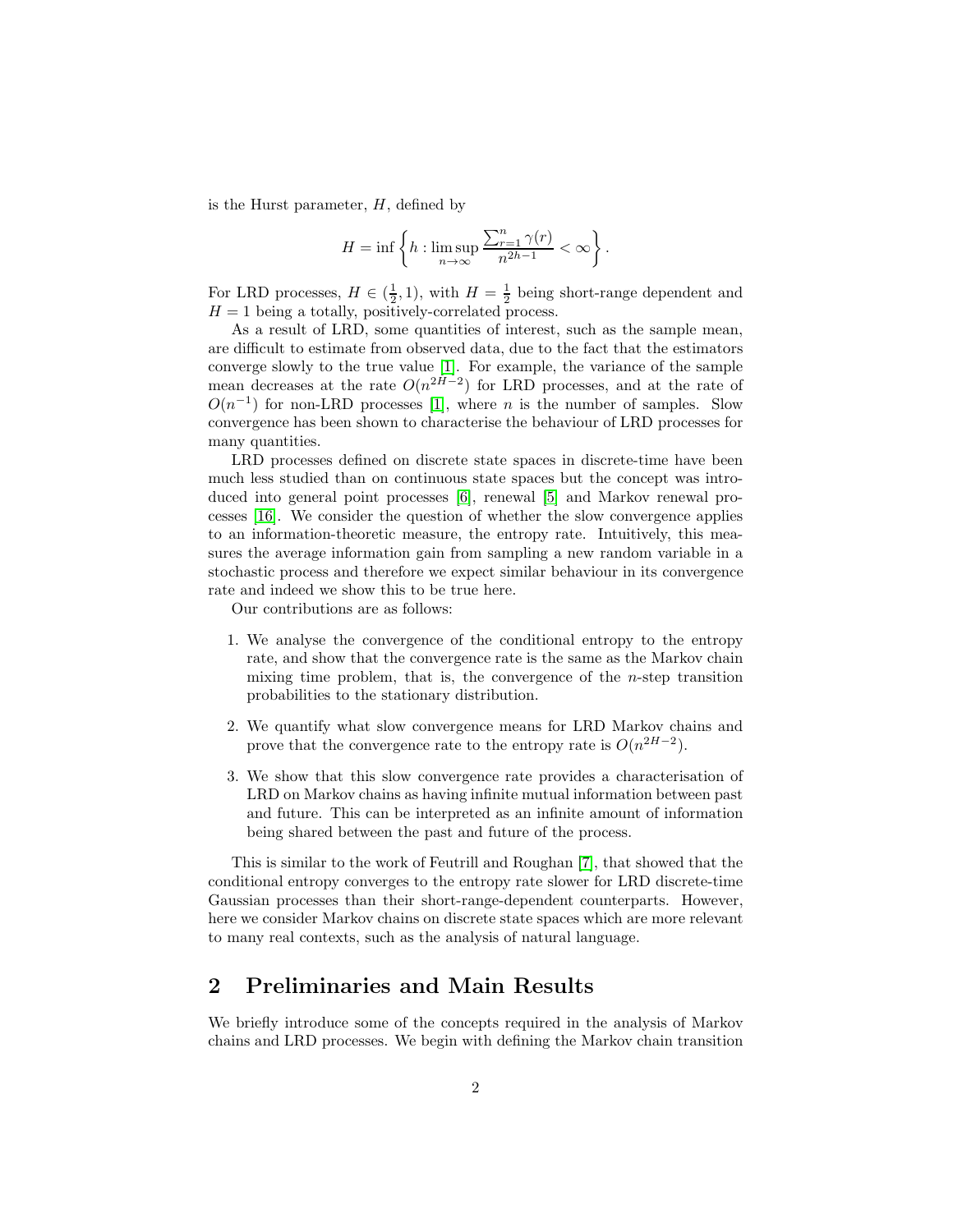probabilities. Let  $\{X_n\}_{n\in\mathbb{Z}^+}$  be an ergodic Markov chain with state space S. We denote the one-step transition probability between states i and  $j \in S$  by  $p_{ij} = \mathbb{P}(X_n = j | X_{n-1} = i)$ , and the *n*-step transition probabilities, by  $p_{ij}^n =$  $\mathbb{P}(X_{k+n} = j | X_k = i)$ , for  $n \geq 0$ .

In addition to the standard definition of LRD, given in [\(1\)](#page-0-0), a key insight for point and renewal processes is that LRD can be defined with respect to the second-order behaviour of the counting function of the number of events in an interval,  $N(0, t]$ . Then, a definition of LRD for point and renewal processes is given by the variance of this function. A point or renewal process is said to have LRD if the growth of the variance of the function is faster than linear, that is

$$
\limsup_{t \to \infty} \frac{\text{Var}(N(0, t])}{t} = \infty.
$$

This was extended to the case of irreducible Markov chains in discrete time on countable state spaces by Carpio and Daley [\[2\]](#page-14-0), by using the variance of the counting function of the number of visits of the Markov chain,  ${X_n}_{n \in \mathbb{Z}^+}$ , to state i up until time n,  $N_i(0, n]$ , that is the variance of

$$
N_i(0, n] = \frac{1}{n} \sum_{k=1}^n \mathbb{1}_{\{X_k = i\}}.
$$

This is a natural extension, since the rate of increase of the variance of the counting function is a property of the communicating class. This leads to the following definition of LRD on Markov chains.

**Definition 1.** An irreducible and aperiodic Markov chain,  $\{X_n\}_{n\in\mathbb{Z}^+}$ , is said *to be long range dependent if*

$$
\limsup_{n \to \infty} \frac{Var(N_i(0, n])}{n} = \infty.
$$

*Otherwise, we say the Markov chain is short range dependent [\[2\]](#page-14-0).*

Note that from Carpio and Daley [\[2\]](#page-14-0) that this applies to all states in the communicating class, and therefore is independent of the particular state  $i$  used in the definition.

A random variable which characterises the long-term behaviour of Markov chains is the return time random variable to a particular state i,  $T_{ii}$ , which is defined as  $T_{ii} = \inf\{n \geq 1 : X_n = i, X_0 = i\}$ . LRD Markov chains were shown, in Lemma 1 of Carpio and Daley [\[2\]](#page-14-0), to have a return time random variable with an infinite second moment, providing a second useful characterisation of LRD that is used in the analysis in this paper. Oguz and Anantharan [\[14\]](#page-15-1) extended this result to functions of Markov chains which inherit LRD, while preserving the Hurst parameter, given some additional regularity conditions on the function.

We define a condition that we will use throughout the paper, concerning the tail decay of the return time random variable.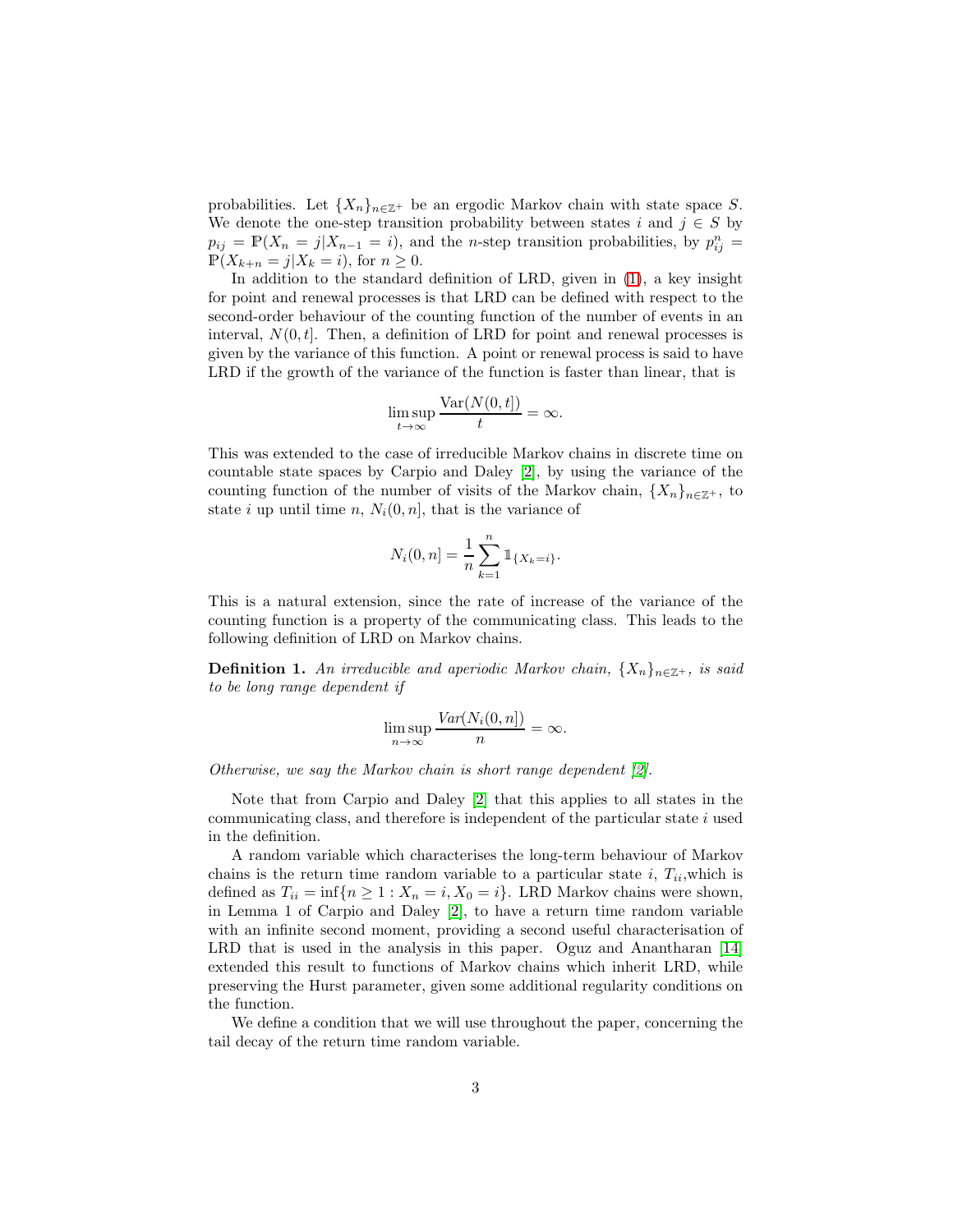<span id="page-3-0"></span>Condition 1. *The complementary cumulative distribution function of the return time random variable*  $T_{ii}$  *has a power-law tail. That is,*  $\mathbb{P}(T_{ii} > n) \sim n^{-\alpha}$ , *where*  $1 < \alpha < 2$ *.* 

A related concept to infinite moments is that of heavy-tailed distributions, which are distributions whose tail decay is slower than exponential.

<span id="page-3-1"></span>Definition 2. *A probability distribution of a random variable,* X*, with cumulative distribution function,* F, is called heavy-tailed if and only if  $\forall t > 0$ 

$$
\int_{-\infty}^{\infty} e^{tx} dF(x) = \infty.
$$

We will discuss some of the aspects of Markov chain stationary distribution convergence with reference to return time distributions with this property. Note that in this paper we will be considering *discrete* random variables with heavy tails, and the integral will become an infinite sum.

We now define the quantity of interest in this paper, the *entropy rate*. The entropy rate is the asymptotic limit of the average information from each additional observation of the Markov chain, and is used as a measure of uncertainty or complexity of a stochastic process.

**Definition 3.** For a stochastic process,  $\mathcal{X} = \{X_i\}_{i \in \mathbb{Z}^+}$ , the entropy rate, is *defined as,*

$$
\mathbb{H}(\mathcal{X}) = \lim_{n \to \infty} \frac{1}{n} \mathbb{H}(X_0, ..., X_{n-1}),
$$

*when the limit exists, where*  $\mathbb{H}(X_0, ..., X_{n-1})$  *is the joint entropy of*  $X_0, ..., X_{n-1}$ *.* 

Now we consider some additional information theoretic quantities, the excess entropy, which considers the "excess" information that accrues in the convergence to the entropy rate from the conditional entropy and the mutual information between past and future. It measures the amount of information that is shared between the infinite past and infinite future of processes. For processes on countable sets, the excess entropy was shown to be equivalent to the mutual information between past and future [\[4\]](#page-14-5). We define both here and show that in the case of LRD Markov chains that these two measures are infinite, providing another characterisation of LRD. Note that we denote the excess entropy,  $E$ , in line with previous work and use the expectation operator  $\mathbb{E}[\cdot]$ .

**Definition 4.** *The* excess *entropy, E*, *of a stochastic process,*  $\{X_i\}_{i\in\mathbb{Z}^+}$ *, is defined as,*

$$
E = \sum_{n=1}^{\infty} \Big( \mathbb{H}[X_n | X_{n-1}, \dots, X_0] - \mathbb{H}(\mathcal{X}) \Big),
$$

*where*  $\mathbb{H}[X_n] \cdot |$  *is the conditional entropy.* 

We also define the mutual information between past and future.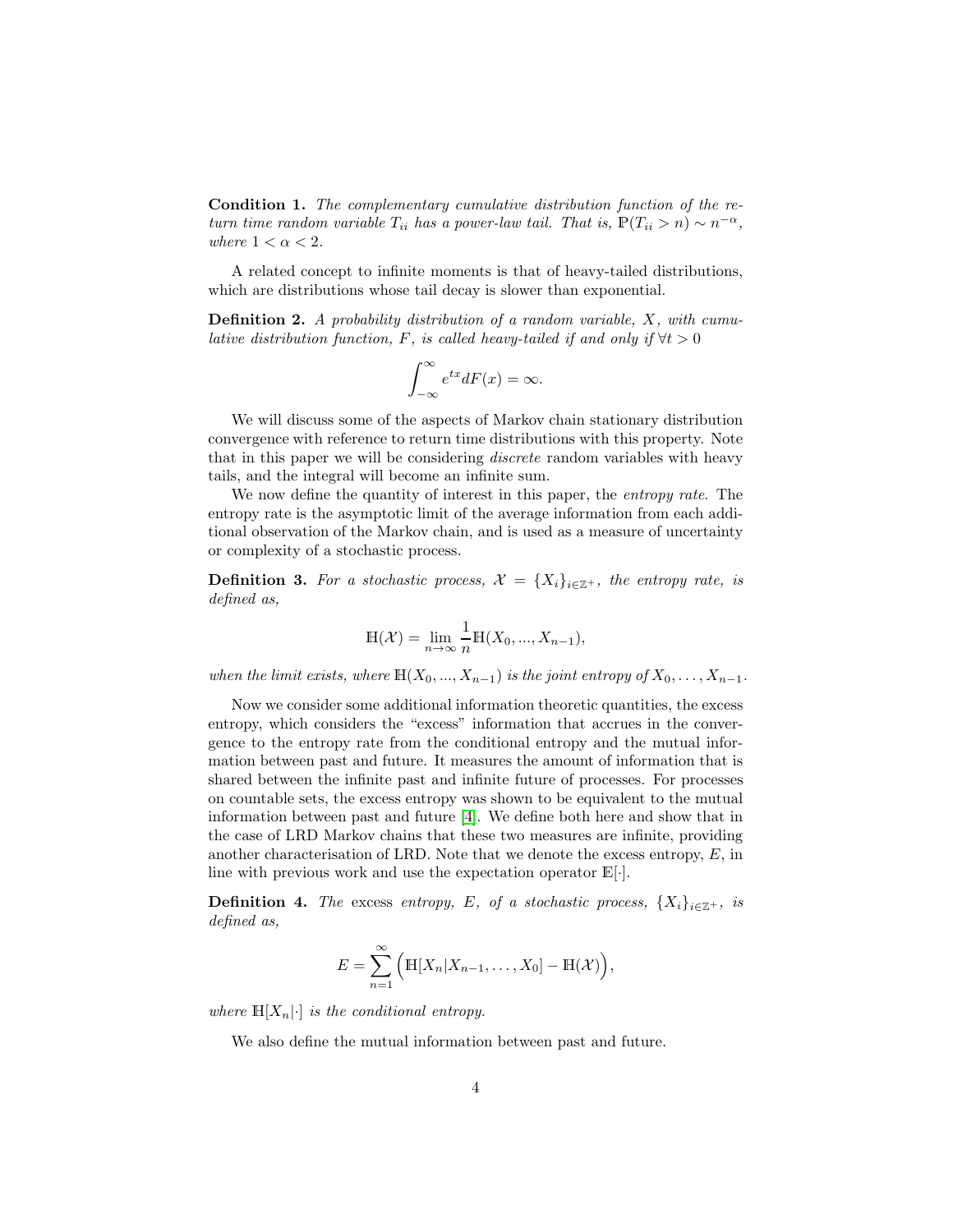**Definition 5.** *The mutual information between past and future,*  $I_{p-f}$ *, is defined as*

$$
I_{p-f} = I(\{X_s, s < 0\}, \{X_s, s \ge 0\}),
$$

*where*  $I(\cdot, \cdot)$  *is the mutual information.* 

This measures the amount of shared information between the infinite future and the infinite past of a stochastic process.

In addition to the concepts above we need a notion of distance between probability mass functions. Specifically, the distance between the  $n$ -step transition probabilities and the stationary distribution. Here we use the total variation norm.

Definition 6. *The total variation distance between two probability distributions,* µ *and* ν *on a support,* S*, with an associated sigma algebra,* F *is defined as*

$$
d(\mu,\nu)=||\mu-\nu||_{TV}=\sup_{A\in\mathcal{F}}|\mu(A)-\nu(A)|.
$$

This definition gives the total variation as the maximum difference between the two probability distributions across all possible events. This is linked to the  $L^1$ -norm by

$$
2|\mu - \nu| = ||\mu - \nu||_{TV},
$$

for all distributions [\[13,](#page-15-2) pg. 314]. An extension of this distance is called the f-norm, which is used in the statements of more general convergence theorems where convergence is of the quantity  $f(X_n)$  to its mean value, given an arbitrary function  $f : S \to [1, \infty)$  of the states.

Definition 7. *The* f*-norm of two probability distributions,* µ *and* ν *on a support* S *is defined as*

$$
||\mu - \nu||_f = \sup_{g:|g| \le f} |\mu(g) - \nu(g)|,
$$

where  $\mu(g) = \sum_{i \in S} \mu(i)g(i)$ , for an arbitrary function g.

Note that the definition here applies to any function  $g$  that is dominated by f. The total variation and f-norms are equivalent using the function  $f = 1$  [\[15\]](#page-15-3).

We now summarise the main results of the paper, three theorems describing the convergence behaviour of LRD Markov chains and the impact on information theoretic quantities.

The first theorem concerns the convergence rate of the  $n$ -step transition probabilities to the stationary distribution of LRD Markov chains, on a state space S, that have a power-law decaying complementary cumulative distribution function for the return time,  $T_{ii}$ .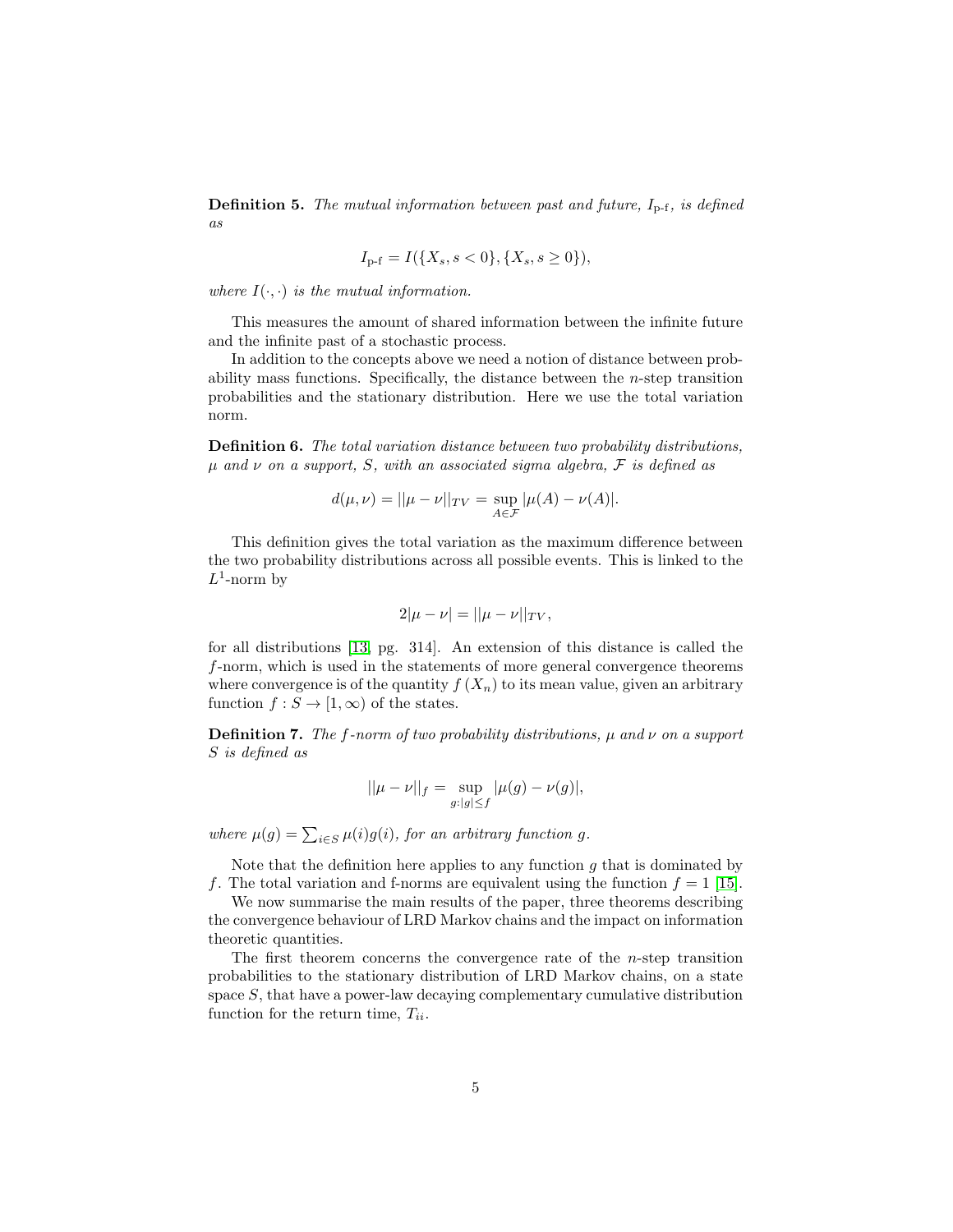<span id="page-5-1"></span>**Theorem [1.](#page-3-0)** Let  $\mathcal{X} = \{X_n\}_{n \in \mathbb{Z}^+}$  be an LRD Markov chain with Condition 1. *Then, the rate of convergence of the* n*-step transition probabilities to the stationary distribution*  $\pi$  *is*  $O(n^{2H-2})$ *. That is, for any*  $0 < \beta < H$  *and*  $\forall i \in S$ 

$$
n^{2-2\beta}||p_{i\cdot}^{n} - \pi(\cdot)||_{TV} \to 0.
$$

The next result gives the link between the convergence rate of the  $n$ -step transition probabilities to the stationary distribution.

<span id="page-5-2"></span>Theorem 2. *The convergence of the conditional entropy of an ergodic, positive recurrent Markov Chain to its entropy rate is at the same rate as the convergence to the stationary distribution.*

We now present our final result, which gives a characterisation of LRD on Markov chains that is similar to that given by Feutrill and Roughan [\[7\]](#page-14-4) for Gaussian processes.

<span id="page-5-3"></span>Theorem 3. *The mutual information between past and future of a Markov chain is infinite if and only if the Markov chain is LRD.*

# 3 Convergence to the Stationary Distribution for Markov Chains

In this section we introduce some of the main concepts and relevant results regarding the convergence of the limit of  $n$ -step transition probabilities to the stationary distribution for Markov chains. This subject has been well studied, in particular conditions where the Markov chain converges at a geometric rate, *i.e.*, decays as  $\rho^n$  for some  $\rho$  such that  $0 < \rho < 1$ , are well known. It was also noted in Carpio and Daley  $[2]$  that the convergence of the *n*-step transitions probabilities to the stationary distribution is "slow" for LRD processes.

A classic theorem, Theorem [4](#page-5-0) below, classifies the convergence rate of all finite state Markov chains. Characterising the convergence of finite-state Markov chains is simpler than the countable state case, as every recurrent Markov chain is positive recurrent and all moments of the return time are finite [\[9,](#page-14-6) Theorem 7.3.1].

<span id="page-5-0"></span>Theorem 4 (Theorem 4.9 [\[11\]](#page-15-4)). *For an ergodic Markov chain on a finite state space* S *with stationary distribution* π *and probability transition matrix* P*, there exists*  $\alpha \in (0,1)$  *and*  $C > 0$  *such that*  $\forall i, j \in S$ 

$$
\max_{i \in S} ||p_{ij}^n - \pi_j||_{TV} \le C\alpha^n.
$$

Geometric convergence for Markov chains on countably infinite state spaces requires more conditions, since moments of the return time can be infinite. An important concept, introduced by Kendall [\[10\]](#page-15-5), is the following.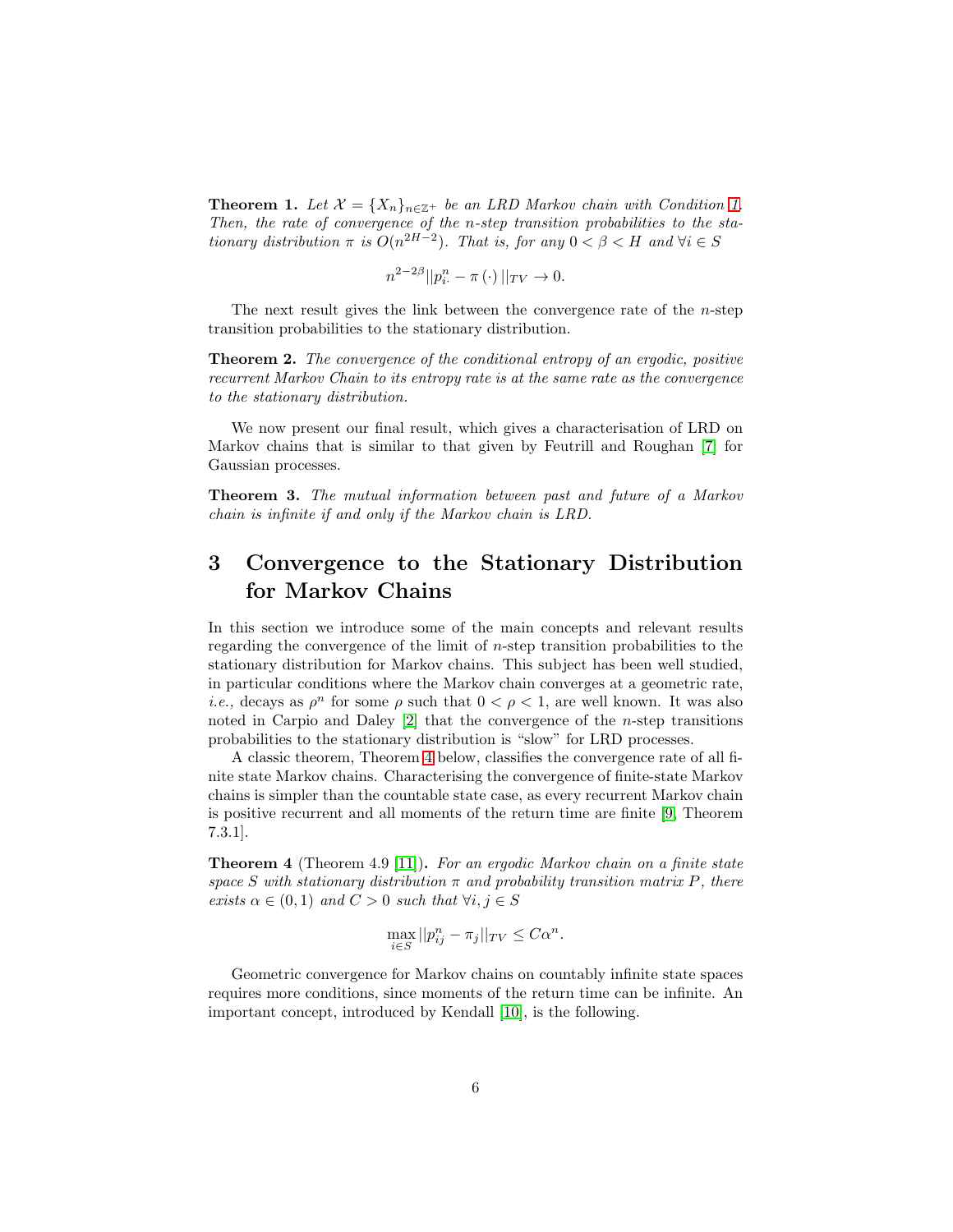**Definition 8** (Geometric Ergodicity). *A Markov chain*,  $\{X_n\}_{n\in\mathbb{Z}^+}$ *, is geometrically ergodic if there exist numbers*  $c_i$ ,  $\pi_i$  and  $0 \leq \rho_i < 1$  for every state  $i \in S$ such that  $\forall n \in \mathbb{Z}^+$ 

$$
||p_{ii}^n - \pi_i||_{TV} \le c_i \rho_i^n.
$$

Geometric ergodicity implies a fast convergence rate, as it can be bounded by an exponentially decaying function. However, LRD processes have heavy tailed probability distributions of return times, with infinite moments, which we show in this section precludes geometric convergence.

An extension of Theorem [4](#page-5-0) has been developed for Markov chains on general, not necessarily countable, state spaces. It requires additional definitions to state its conditions. First we will define the sampled chain of a Markov chain.

**Definition 9.** Let  $a = \{a_n\}_{n \in \mathbb{Z}^+}$  be a distribution, then we define the sampled *chain of a Markov chain*  $\{X_n\}_{n\in\mathbb{Z}^+}$  *for a state i and a subset of the state space,* A*, to be*

$$
K_a(i, A) = \sum_{n=0}^{\infty} p_{iA}^n a_n,
$$

where  $p_{iA}^n$  is the *n*-step transition probability of moving from state i to a subset A*.*

Now we define the concept of a petite set.

Definition 10. *A set* C *is called petite if the sampled chain satisfies the following bound*

$$
K_a(i, A) \ge \nu(A),
$$

*for all*  $i \in C$  *and for all subsets A, and for a non-trivial measure*  $\nu$ *, that is*  $\nu(A) \neq 0.$ 

When S is countable, every state  $i \in S$  forms a singleton petite set and we use these results from general state spaces to refer to petite sets of a single countable state.

The following theorem summarises some important implications and characterisations of geometric ergodicity. The notation  $p^{\infty}(C)$  is the limiting probability of being in a subset C.

<span id="page-6-0"></span>Theorem 5 (Geometric Ergodic Theorem [\[13,](#page-15-2) Theorem 15.0.1]). *For an ergodic Markov chain,*  $\{X_n\}_{n\in\mathbb{Z}^+}$ *, on a countable state space, the following conditions are equivalent:*

*1. The chain*  ${X_n}_{n \in \mathbb{Z}^+}$  *is positive recurrent with a stationary distribution and there exists a petite set*  $C, 0 < \rho_C < 1, 0 < M_C < \infty$  *and*  $p^{\infty}(C) > 0$ *, such that for all*  $i \in C$ 

$$
|p_{i,C}^n - p^{\infty}(C)| \le M_C \rho_C^n.
$$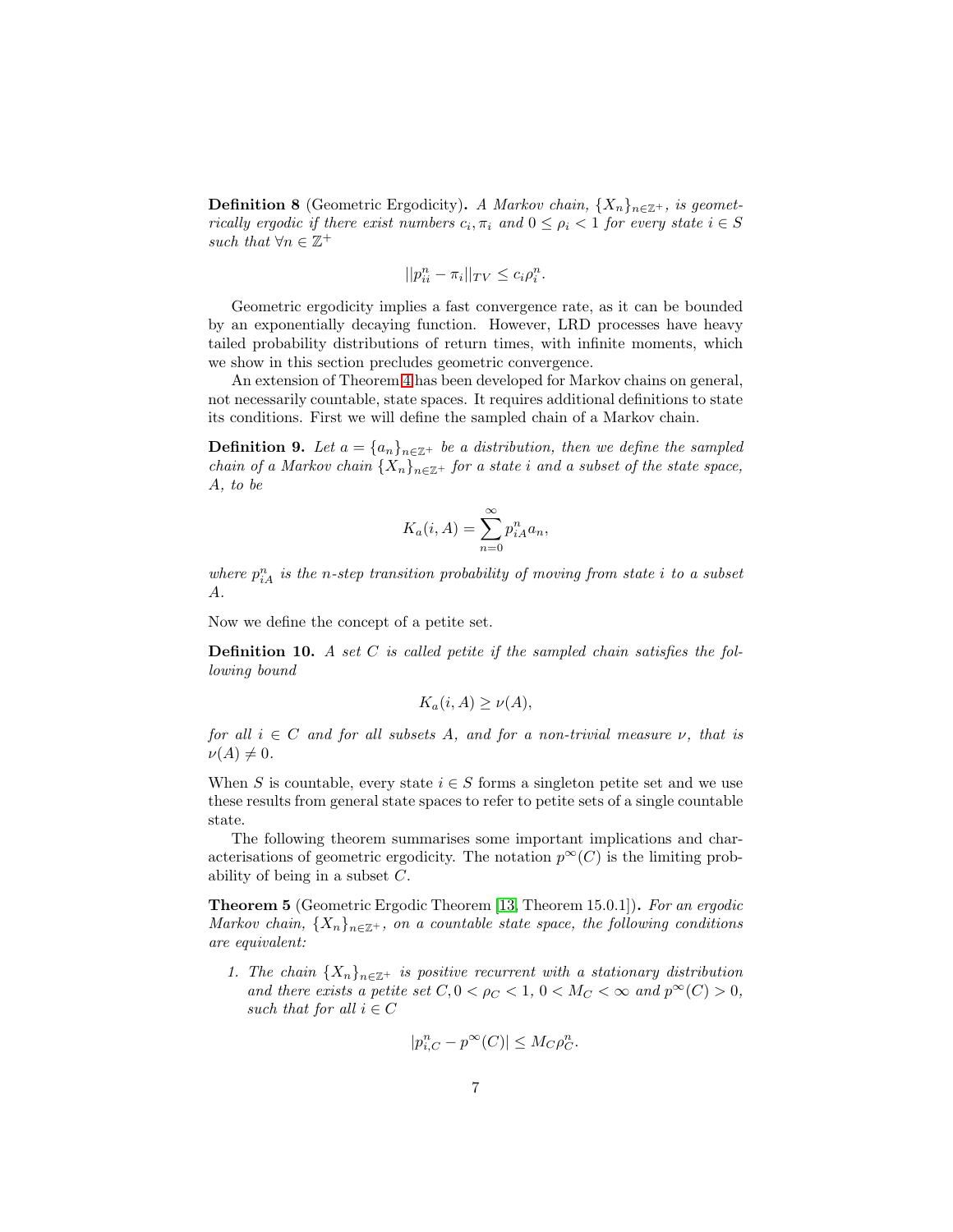<span id="page-7-0"></span>*2. There exists some petite set* C and  $\gamma > 1$  for all  $i \in C$  *such that* 

$$
\sup_{i \in C} \mathbb{E}_i[\gamma^{T_{ii}}] < \infty,
$$

*where*  $\mathbb{E}_i[\cdot] = \mathbb{E}[\cdot | X_0 = i].$ 

Note that we have removed some equivalent conditions that are irrelevant to our discussion.

Part [2](#page-7-0) of Theorem [5](#page-6-0) is a condition on the radius of convergence of the probability generating function of the return time random variable. When considering sets consisting of a single point, it reduces to a condition on the return time distribution. We define the probability generating function of the return time distribution as

$$
F_{ii}(z) = \sum_{n=1}^{\infty} \mathbb{P}(T_{ii} = n)z^n = \mathbb{E}[z^{T_{ii}}].
$$

for  $z \in \mathbb{C}$ . By Theorem [5,](#page-6-0) if the radius of convergence of  $F_{ii}(z)$  is greater than 1, then the chain is geometrically ergodic. For a positive recurrent Markov chain, the radius of convergence is at least 1 since the return time is finite almost surely, and hence  $\sum_{n=1}^{\infty} P(T_{ii} = n) = 1$ .

<span id="page-7-1"></span>Lemma 1. *The return time distribution of a Markov chain is heavy-tailed if and only if the convergence to the stationary distribution is slower than geometric.*

*Proof.* The definition of a heavy-tailed distribution, is equivalent the moment generating function,  $E[e^{tT_{ii}}]$  being infinite for all  $t > 0$  because a heavy tail from Definition [2](#page-3-1) is equivalent to having infinite moments [\[8,](#page-14-7) pg. 11]. This implies that for any heavy-tailed return time distribution, that  $F_{ii}(e^t) = \infty \forall t >$  $0 \iff \mathbb{E}[e^{iT_{ii}}] = \infty, \forall t > 0.$  For the probability generating function,  $F_{ii}(z)$ ,  $t > 0 \iff z > e^0 = 1$ . Which implies that the radius of convergence is exactly 1.  $\Box$ 

Hence, LRD Markov chains must converge more slowly than geometrically. We now use the knowledge of the moments of the return time to provide a convergence rate for LRD processes and introduce similar results to geometric ergodicity but for general rate functions.

The direct analogue of the classification of geometric ergodicity for general rate functions is given by the following theorem.

<span id="page-7-2"></span>Theorem 6 (Theorem 2.1 [\[15\]](#page-15-3)). *For an ergodic Markov chain, a function* f :  $S \to [1,\infty)$  and a rate function,  $r(n) : \mathbb{Z}^+ \to \mathbb{R}^+$ , the following statements are *equivalent:*

*1. There exists a petite set,* C*, such that*

$$
\sup_{i \in C} \mathbb{E}_i \left[ \sum_{k=0}^{T_C - 1} r(k) f(X_k) \right] < \infty,
$$

*where*  $T_C$  *is the return time to the set*  $C$  *and*  $\mathbb{E}_i[\cdot] = \mathbb{E}[\cdot|X_0 = i].$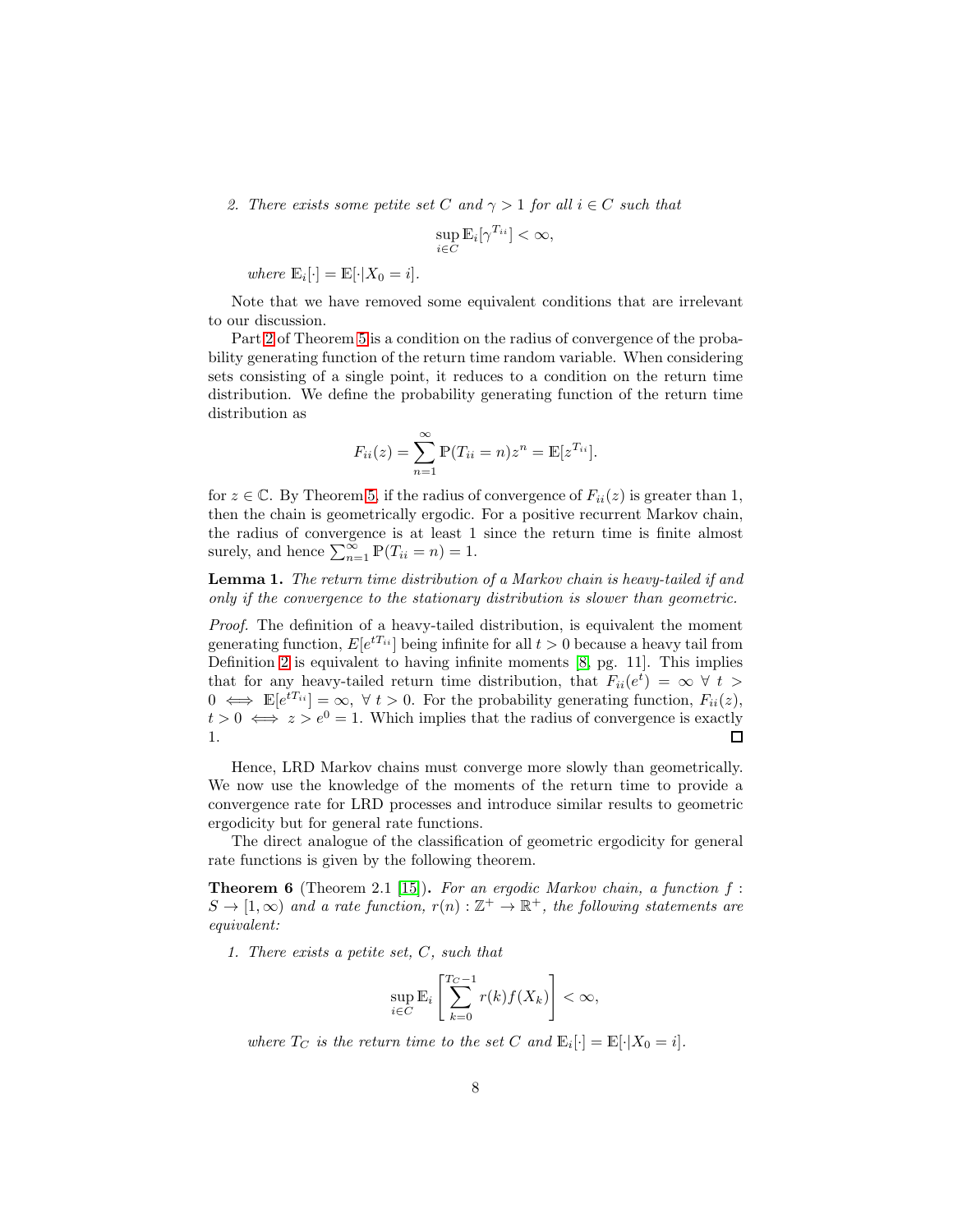2. The sequence,  $r(n)||p_{i,\cdot}^n - \pi(\cdot)||_f \to 0$  *as*  $n \to \infty$  for all C such that

$$
\sup_{i \in C} \mathbb{E}_i \left[ \sum_{k=0}^{T_B - 1} r(k) f(X_k) \right] < \infty,
$$

*for all subsets*  $B \in \mathcal{F}$  *where*  $T_B$  *is the return time to subset*  $B$ *.* 

We have shown in Lemma [1,](#page-7-1) that any infinite moment of the return time distribution implies that the Markov chain cannot converge geometrically. Next, we show that we can link the maximum convergence rate of the Markov chain to the supremum of finite moments of the return time, under Condition [1.](#page-3-0)

To use the first part of Theorem [6,](#page-7-2) we require a lemma to that when  $f$  is the constant function equal to 1, *i.e.*,  $f = 1$  that  $\mathbb{E}_i \left[ \sum_{k=0}^{T_{ii}-1} r(k) \right] < \infty$  is equivalent to an easier to analyse expression to for power law decay. The behaviour of the return time random variable is a property of the communication class, and therefore for an irreducible Markov chain the power-law behaviour of the return time to a state *i* applies to all states.

<span id="page-8-1"></span>**Lemma 2.** For an ergodic Markov chain where  $\mathbb{P}(T_{ii} > n) \sim n^{-\alpha}$ ,

$$
\mathbb{E}_i\left[\sum_{k=0}^{T_{ii}-1}r(k)\right]<\infty,
$$

*if and only if*

$$
\sum_{k=1}^{\infty} r(k)k^{-\alpha} < \infty.
$$

*Proof.* Note that

$$
\mathbb{E}_{i}\left[\sum_{k=0}^{T_{ii}-1} r(k)\right] = \sum_{n=1}^{\infty} \left(\sum_{k=0}^{n-1} r(k)\right) \mathbb{P}(T_{ii} = n)
$$

$$
= \sum_{n=1}^{\infty} r(n) \mathbb{P}(T_{ii} > n),
$$

where the second equality follows by Tonelli's theorem for a positive random variable.  $\Box$ 

With this, we can state the next result, Lemma [3,](#page-8-0) that the rate of convergence, via the exponent of a power-law, is dependent on the existence of a corresponding moment of the return time random variable.

<span id="page-8-0"></span>Lemma 3. *The rate of convergence of the n-step transition probabilities to the stationary distribution of a Markov chain with Condition* [1,](#page-3-0) *is*  $O(n^{1-\alpha})$ *. That is, for any*  $0 < \beta < \alpha - 1$ 

$$
n^{\beta}||p_{i,\cdot}^{n}-\pi(\cdot)||_{TV}\to 0.
$$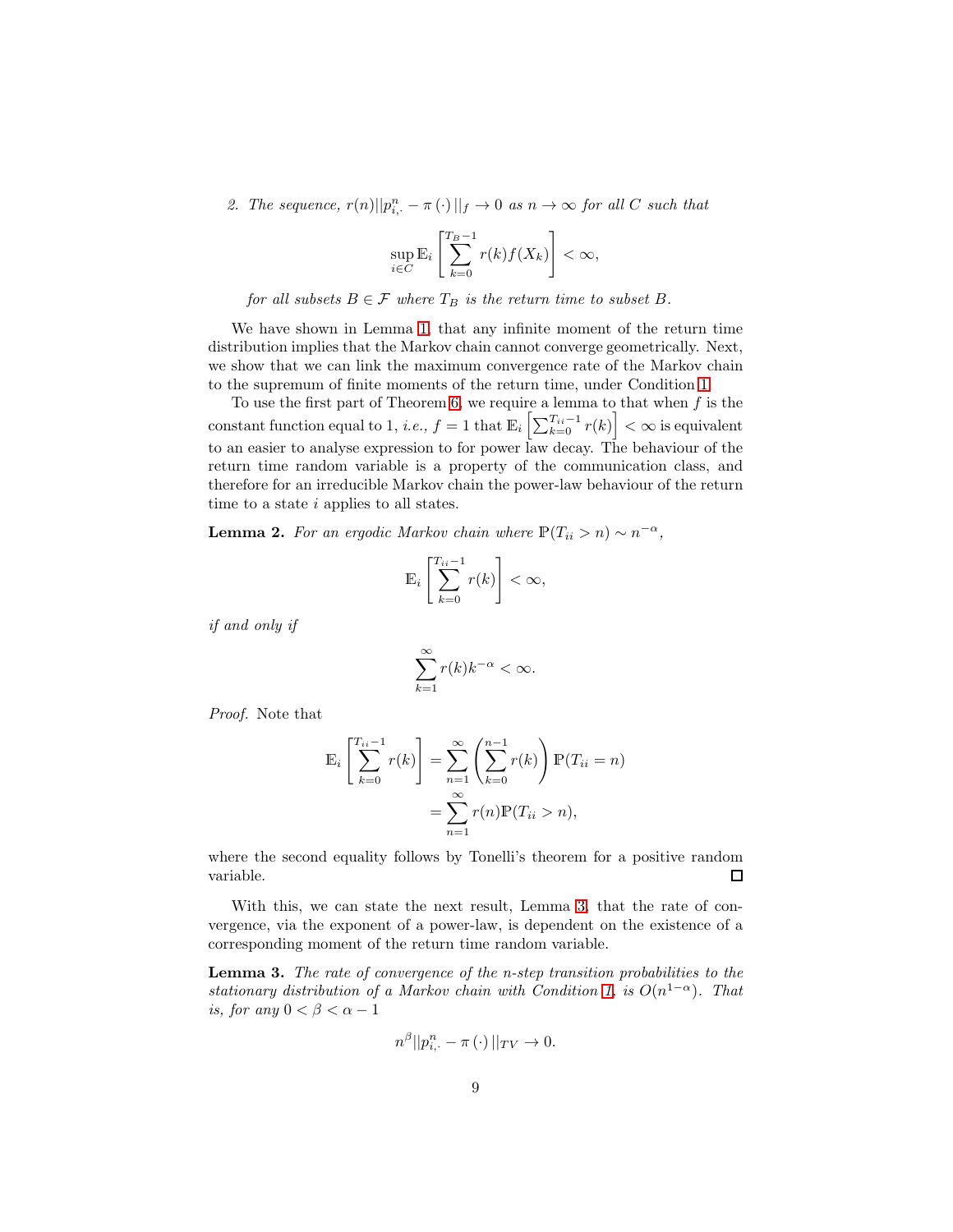*Proof.* From Theorem [6,](#page-7-2) we can show that the return time random variable in part 1 converges using the function  $f = 1$ . By part 3, we have that  $r(n)||p_{i,}^{n} \pi||_{TV} \rightarrow 0$ , since the total variation norm is the supremum of functions g dominated by the constant 1,

$$
||\mu - \pi||_{TV} = \sup_{g:|g| \le 1} |\mu(g) - \pi(g)|.
$$

By Lemma [2,](#page-8-1) this is equivalent to showing conditions for

$$
\sum_{n=1}^{\infty} r(n)n^{-\alpha} < \infty,
$$

and we can apply Theorem [6,](#page-7-2) to show convergence. We can see that we require a function  $r(n) = n^{\beta}$  such that,  $\beta - \alpha < -1$ , since any sum  $\sum_{n=1}^{\infty} n^{\gamma}$ , diverges for  $\gamma \geq -1$ . This implies that we require  $\beta < \alpha - 1$  and also by Theorem [6,](#page-7-2) we require  $\beta > 0$ . So any rate between these two will converge. П

Condition [1](#page-3-0) requires a return time with power law, *e.g.*  $\mathbb{P}(T_{ii} > n) \sim n^{-\alpha}$ , but there may be many values where this is true. We use

$$
\alpha = \sup \left\{ \delta : \mathbb{E}[T_{ii}^{\delta}] < \infty \right\},\
$$

which we call the moment index. From the previous discussion and Lemma [1,](#page-7-1) we can conclude that if all moments of the return time random variable exist, then the convergence to the stationary distribution is geometric. From Lemma [3,](#page-8-0) if there exist any infinite moments of the return time random variable and a power-law tail in the return time random variable, then the convergence is a power-law with exponent of the moment index minus 1, *i.e.*,  $\alpha - 1$ .

This gives an interesting link between the convergence rate of an LRD Markov chain and the Hurst parameter. This is summarised in Theorem [1.](#page-5-1)

**Theorem [1.](#page-3-0)** Let  $\mathcal{X} = \{X_n\}_{n \in \mathbb{Z}^+}$  be an LRD Markov chain with Condition 1. *Then, the rate of convergence of the* n*-step transition probabilities to the stationary distribution*  $\pi$  *is*  $O(n^{2H-2})$ *. That is, for any*  $0 < \beta < H$  *and*  $\forall i \in S$ 

$$
n^{2-2\beta}||p_{i\cdot}^{n} - \pi(\cdot)||_{TV} \to 0.
$$

*Proof of Theorem [1.](#page-5-1)* From Carpio and Daley [\[2\]](#page-14-0) and Theorem 1 of Daley [\[5\]](#page-14-3) we have that the Hurst parameter is linked to the moment index by the following relationship,

<span id="page-9-0"></span>
$$
H = \frac{1}{2} \left( 3 - \alpha \right). \tag{2}
$$

Since, the exponent  $\alpha$  in the complementary cumulative distribution function represents the moment index in the distribution [\[8,](#page-14-7) pg. 32], and by rearranging [\(2\)](#page-9-0) that  $\alpha - 1 = 2 - 2H$ . Then the result follows by applying Lemma [3.](#page-8-0) □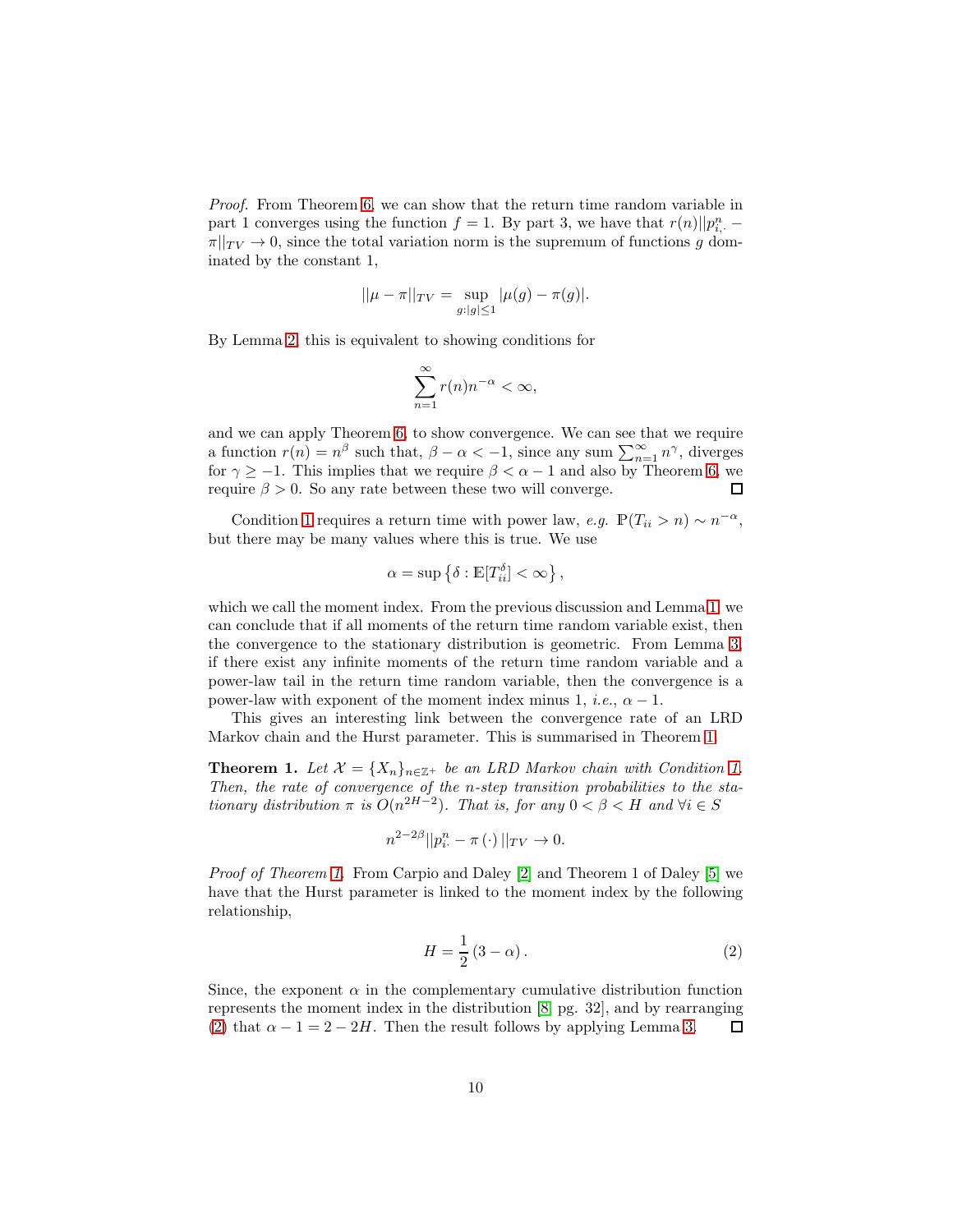This result echos previous work in the area of LRD, *e.g.,* [\[1\]](#page-14-1), which shows that the convergence rate to important quantities is slower for LRD processes and is related to the Hurst parameter. Interestingly, this result illustrates that the convergence rate slows as the Hurst parameter tends to one, *i.e.,* as the degree of LRD increases. As  $H \rightarrow 1$  the exponent tends to 0, and the moment index is close to 1 and at that stage the expectation of the return time is finite. If the moment index is  $\leq 1$ , then the expectation becomes infinite, and the Markov chain is null-recurrent, *i.e.*,  $\mathbb{E}[T_{ii}] = \infty$  and  $\alpha = 1$ . Intuitively, this indicates that the rate convergence slows with respect to the degree of LRD, and once the Hurst parameter becomes greater than 1, using the definition from the moment index, the rate of convergence slows to zero and the stationary distribution no longer exists.

# 4 Convergence of conditional entropy to entropy rate

In this section we discuss the convergence of the conditional entropy of a Markov chain to its entropy rate. We show that there is an equivalence between the rate of convergence of the n-step transition probabilities to the stationary distribution and the convergence of the conditional entropy to the entropy rate. From Carpio and Daley [\[2\]](#page-14-0) the convergence rate is a property of the entire communicating class, so any convergence rate in a particular state applies to all states in an ergodic chain. We demonstrate that the behaviour of LRD Markov chains is consistent with properties of other processes and conclude for ergodic Markov chains that LRD is characterised by slow convergence and an infinite amount of shared information between the past and future of the process.

Next we state that the entropy rate of an ergodic Markov chain is the same as that of a stationary Markov chain. This aligns with the intuition of ergodic processes, that they "forget" their initial state, and can be analysed using their asymptotic probabilities. We extend the result to a Markov chain starting from an arbitrary initial state, and omit the proof as it follows the same argument as Theorem 4.2.4 in Cover and Thomas [\[3\]](#page-14-8). We make one additional assumption, required for the calculation of the entropy rate over a countable set, that the conditional entropy given knowledge of which state the process is in, is finite; formally, that is

$$
\mathbb{H}[X_n | X_{n-1} = i] = -\sum_{j \in \Omega} p_{ij} \log p_{ij} < \infty.
$$

This is not an onerous assumption, since for interesting analysis we require that the entropy of a random variable is finite.

Theorem 7. *The entropy rate of an ergodic Markov Chain* X *is*

$$
\mathbb{H}[\mathcal{X}] = -\sum_{i} \sum_{j} \pi_i p_{ij} \log p_{ij}.
$$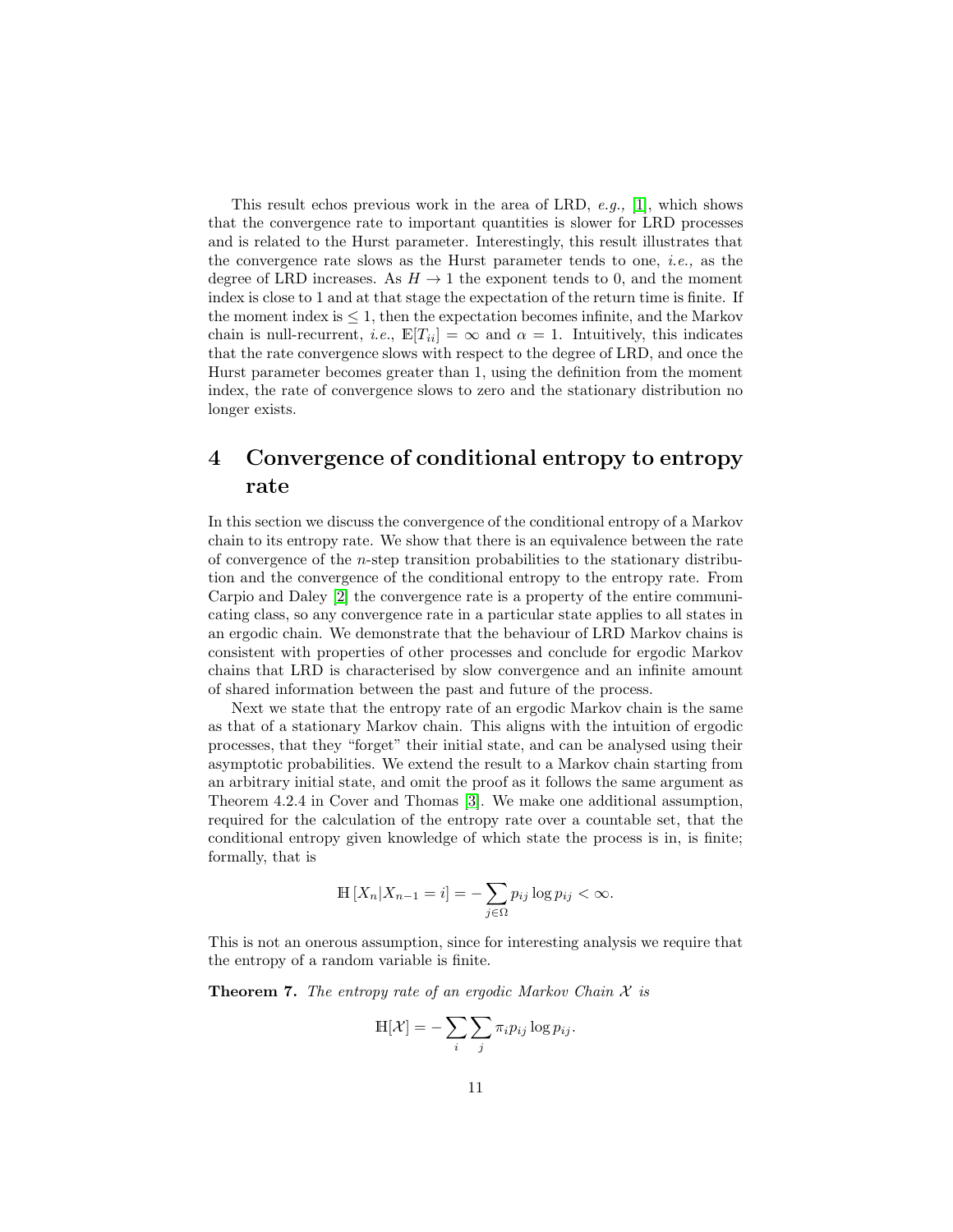*Proof.* The proof is omitted as it follows the same argument as Theorem 4.2.4 in Cover and Thomas [\[3\]](#page-14-8). П

Therefore we have an explicit form for the entropy rate of a Markov chain that is ergodic, rather than just stationary and therefore is the same as under any distribution of the initial state of the chain.

Next, by analysing the limit of the conditional entropy conditioned on the previous observations of the Markov chain, we show that the convergence to the entropy rate is equivalent to the convergence to the stationary distribution. This provides another perspective on long range dependence, that the convergence to the entropy rate, the average new information from a random variable of a stochastic process, is slower. This equivalence is given by Theorem [2,](#page-5-2) and this is proved below.

Theorem 2. *The convergence of the conditional entropy of an ergodic, positive recurrent Markov Chain to its entropy rate is at the same rate as the convergence to the stationary distribution.*

*Proof of Theorem [2.](#page-5-2)* Define the initial distribution as  $\alpha = {\alpha_i}_{i \in S}$ , *i.e.*,  $P(X_1 =$  $i) = \alpha_i$ . The conditional entropy of  $X_2$  given  $X_1$  is

$$
\mathbb{H}[X_2|X_1] = \sum_{i} \sum_{j} \mathbb{P}(X_1 = i, X_2 = j) \log \mathbb{P}(X_2 = j | X_1 = i),
$$
  
= 
$$
\sum_{i} \sum_{j} \alpha_i p_{ij} \log p_{ij}.
$$

Considering the conditional entropy of  $X_n$  given the full history,  $X_1, \ldots, X_{n-1}$ ,

$$
\mathbb{H}[X_n | X_{n-1}, \dots, X_0] \n= \sum_{i_n} \dots \sum_{i_0} \mathbb{P}(X_0 = i_0, \dots, X_n = i_n) \log \mathbb{P}(X_n = i_n | X_{n-1} = i_{n-1}, \dots, X_0 = i_0), \n= \sum_{i_n} \dots \sum_{i_0} \alpha_{i_0} p_{i_0 i_n}^{n+1} \log p_{i_{n-1} i_n}, \n= \sum_{i_n} \sum_{i_{n-1}} p_{i_{n-1} i_n} \log p_{i_{n-1} i_n} \left( \sum_{i_{n-1}} \dots \sum_{i_0} \alpha_i p_{i_0 i_{n-1}}^{n} \right), \n= \sum_{i_n} \sum_{i_{n-1}} p_{i_{n-1} i_n} \log p_{i_{n-1} i_n} \left( \sum_{i_0} \alpha_i p_{i_0 i_{n-1}}^{n} \right),
$$
\n(3)

<span id="page-11-0"></span>where we can factor out the path from the initial state to the second to last state due to the Markov property in the last equality. Note that the term  $p_{i_{n-1}i_n}$  log  $p_{i_{n-1}i_n}$  quantifies the information contained in the transitions. As  $n \to \infty$ ,  $\sum_i \alpha_i p_{i,j}^n \to \pi_j$ , since a positive recurrent chain has a stationary distribution and by the ergodicity of the chain, it converges to the stationary distribution from any state. Taking the limit of Equation [\(3\)](#page-11-0) shows that the convergence of the conditional entropy to the entropy rate depends on the rate of convergence of  $\sum_i \alpha_i p_{ij}^n \to \pi_j$ .  $\Box$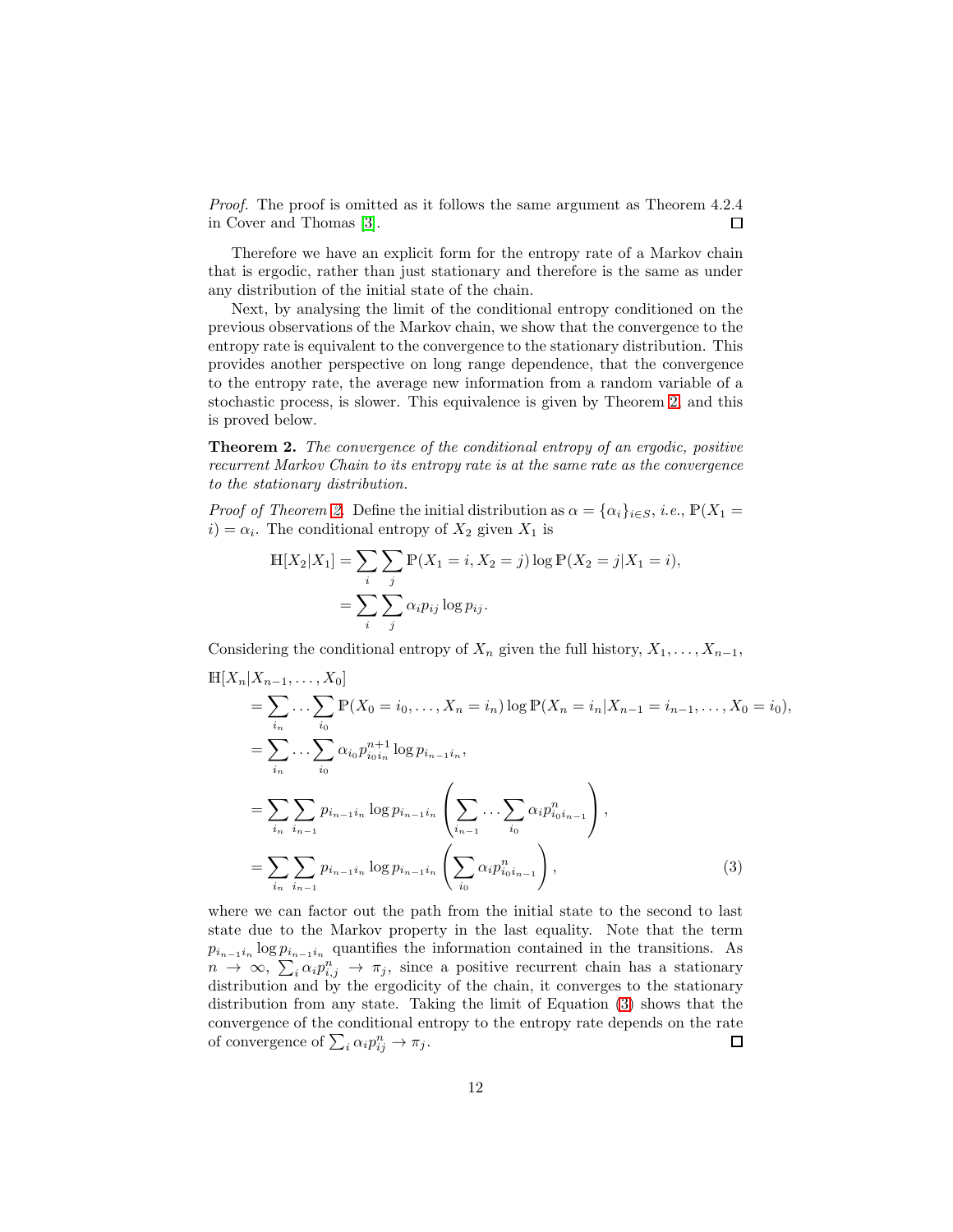Theorem [2](#page-5-2) tells us that the convergence rate of the conditional entropy to the entropy rate is the same as convergence of the  $n$ -step transition probabilities to the stationary distribution. This shows that the convergence rate of other quantities for Markov chains are intimately connected to the convergence rate of the stationary distribution.

A definition of LRD, suggested in Li [\[12\]](#page-15-6), is that the mutual information between past and future is infinite. This has been shown to be true for Gaussian processes [\[7\]](#page-14-4), and we show it holds for Markov chains as an extension of the following lemma. We show that in the case of LRD the excess entropy is infinite, by the limits of the quantities,  $Q_{ij}^n = \sum_{r=1}^n (p_{ij}^r - \pi_j)$ , for  $i, j \in \Omega$ . Carpio and Daley [\[2\]](#page-14-0) used  $Q_{ij}^n$  to show that the state space must be infinite in the case of LRD. We use it to illustrate the slow convergence, and to reinforce an entropic perspective on LRD.

<span id="page-12-0"></span>Lemma 4. *A countable state Markov chain is LRD if and only if the excess entropy is infinite.*

*Proof.* We begin by considering an arbitrary term in the excess entropy sum and simplifying, which gives

$$
\mathbb{H}[X_n|X_{n-1},\ldots,X_0]-\mathbb{H}[\mathcal{X}]=-\sum_i\sum_j p_{ij}\log p_{ij}\left(\sum_k \alpha_k p_{ki}^n-\pi_i\right).
$$

Then we consider partial sums up to order  $n$  to get the excess entropy,

$$
E(n) = \sum_{r=1}^{n} \mathbb{H}[X_r | X_{r-1}, \dots, X_1] - \mathbb{H}[\mathcal{X}],
$$
  
= 
$$
\sum_{r=1}^{n} \left( -\sum_{i} \sum_{j} p_{ij} \log p_{ij} \left( \sum_{k} \alpha_k p_{k,i}^r - \pi_i \right) \right)
$$
  
= 
$$
-\sum_{i} \sum_{j} p_{ij} \log p_{ij} \sum_{r=1}^{n} \left( \sum_{k} \alpha_k p_{k,i}^r - \pi_i \right),
$$

where we can swap the order of terms due to the finite sum.

Note that since we have a weighted average of the  $n$ -step transition probabilities, there exist some initial states that will be either larger or smaller than the average. So we can bound any initial distribution using  $Q_{ij}^n$  for some arbitrary states,  $i, j \in S$ . Therefore,  $\exists s, t \in S, \forall n$ ,

$$
\sum_{r=1}^{n} p_{sj}^{n} - \pi_j \le \sum_{r=1}^{n} \sum_{k} \alpha_k p_{kj}^{n} - \pi_j \le \sum_{r=1}^{n} p_{tj}^{n} - \pi_j,
$$

and hence

$$
Q_{ij}^n \sim \sum_{r=1}^n \sum_k \alpha_k p_{kj}^n - \pi_j.
$$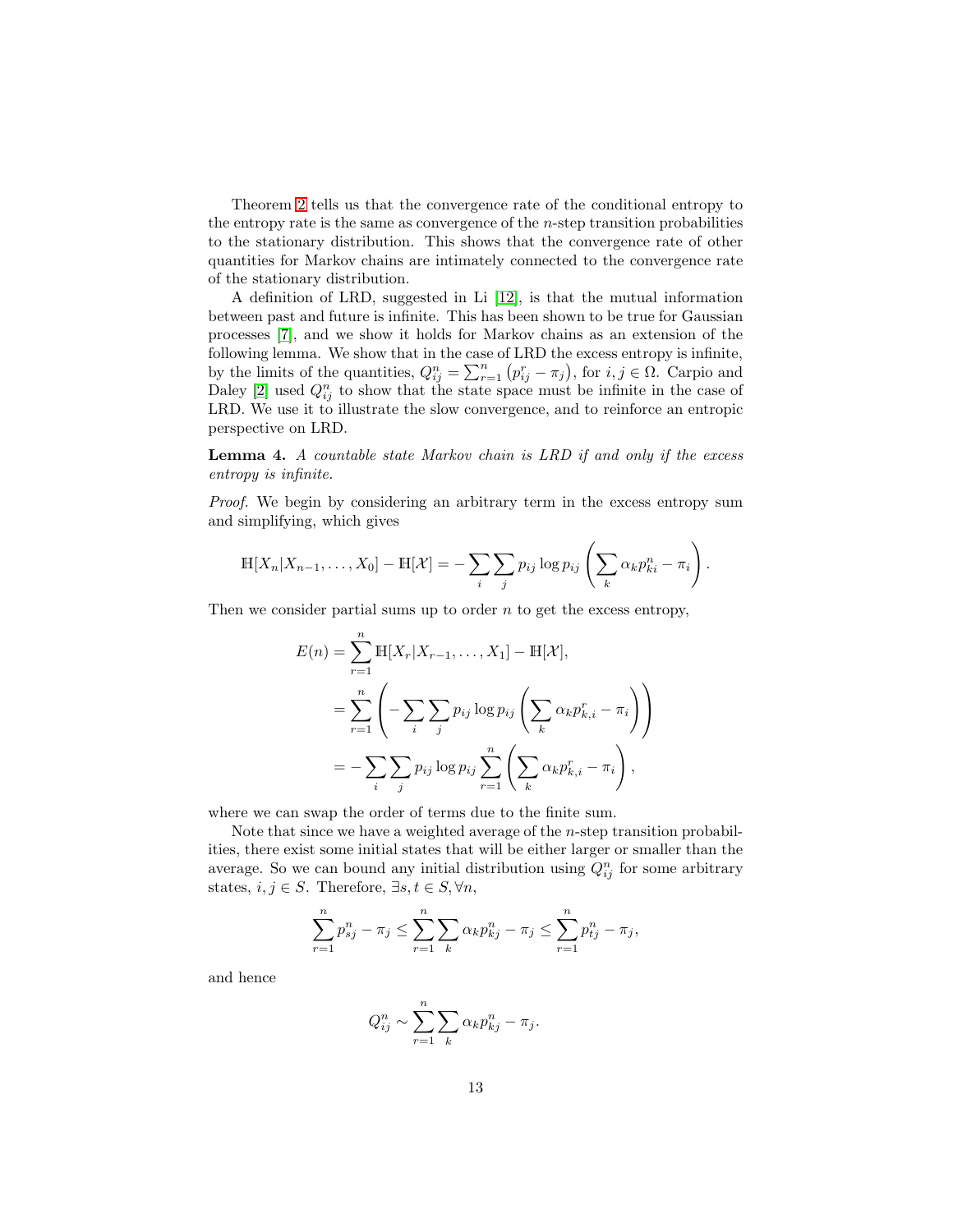By Lemma 3 of Carpio and Daley [\[2\]](#page-14-0), we have that the rate of growth is asymptotically the same for all combinations of states. Therefore calling this rate function,  $f(n)$  gives

$$
\frac{Q_{ij}^n}{\pi_j} \sim f(n),
$$

and hence

$$
\sum_{r=1}^{n} \left( \sum_{k} \alpha_{k} p_{kj}^{n} - \pi_{j} \right) \sim f(n)\pi_{j}.
$$

Then applying this to  $E(n)$ , we obtain

$$
E(n) \sim -\sum_{i} \sum_{j} p_{ij} \log p_{ij} \pi_j f(n) = -f(n) \sum_{j} \pi_j \sum_{i} p_{ij} \log p_{ij}.
$$

Define  $C_j = -\sum_{i \in S} p_{ij} \log p_{ij} < \infty, \forall j$ . Then there exists a  $C = \sup C_j < \infty$ , which implies

$$
E(n) \sim f(n) \sum_{j \in S} \pi_j C_j.
$$

Therefore,

$$
\lim_{n \to \infty} E(n) < \infty \iff \lim_{n \to \infty} f(n) < \infty \iff \lim_{n \to \infty} Q_{ij}^n < \infty.
$$

 $\Box$ 

This result leads to the final theorem, which is the same as has been shown for Gaussian processes by Feutrill and Roughan [\[7\]](#page-14-4).

Theorem 3. *The mutual information between past and future of a Markov chain is infinite if and only if the Markov chain is LRD.*

*Proof of Theorem [3.](#page-5-3)* Theorem [4](#page-12-0) and Proposition 8 of Crutchfield and Feldman [\[4\]](#page-14-5) imply the result.  $\Box$ 

## 5 Conclusion

We have shown that an alternate perspective of LRD, using information theoretic measures, applies in the case of LRD Markov chains. That is, that LRD Markov chains are those that share infinite information between the infinite future and infinite past. This supports the notion that the definition of LRD for Markov chains exhibits the "right" behaviour.

As is common with other definitions of LRD, it is characterised by slow convergence to quantities, such as sample mean, and we have shown in this section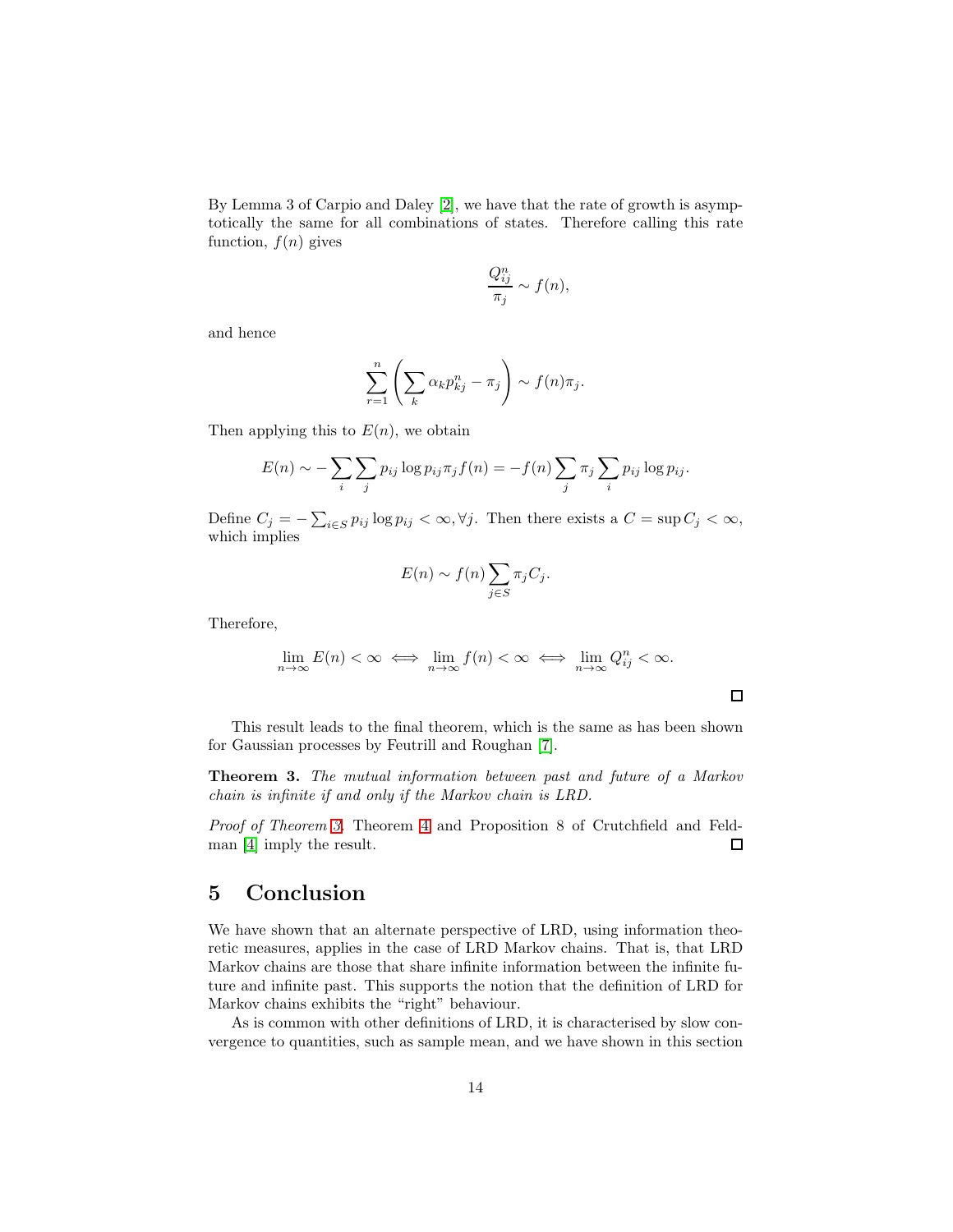that this behaviour extends to an information-theoretic quantity of stochastic processes, the entropy rate. Most LRD processes that have been developed are defined on a continuous state space, so this is the first extension that the authors are aware of that analyse the information theoretic properties of LRD processes on discrete spaces. The behaviour is driven by the return time random variable, in particular its infinite second moment, and therefore this is the simplest discrete valued model where LRD behaviour occurs.

#### Acknowledgement

We wish to thank ACEMS, CSIRO/Data61 and Defence Science and Technology Group for supporting this work. Thanks to Giang Nguyen for her advice and editing of this manuscript.

# <span id="page-14-1"></span>References

- [1] Beran, J. (1992). Statistical Methods for Data with Long-Range Dependence. *Statistical Science* 7, 404 – 416.
- <span id="page-14-0"></span>[2] Carpio, K. J. E. and Daley, D. (2007). Long-range dependence of Markov chains in discrete time on countable state space. *Journal of Applied Probability* 44, 1047–1055.
- <span id="page-14-8"></span>[3] Cover, T. M. and Thomas, J. A. (2006). *Elements of Information Theory (Wiley Series in Telecommunications and Signal Processing)*. Wiley-Interscience, USA.
- <span id="page-14-5"></span>[4] Crutchfield, J. P. and Feldman, D. P. (2003). Regularities unseen, randomness observed: Levels of entropy convergence. *Chaos: An Interdisciplinary Journal of Nonlinear Science* 13, 25–54.
- <span id="page-14-3"></span>[5] Daley, D. J. (1999). The hurst index of long-range dependent renewal processes. *The Annals of Probability* 27, 2035 – 2041.
- <span id="page-14-2"></span>[6] Daley, D. J. and Vesilo, R. (1997). Long range dependence of point processes, with queueing examples. *Stochastic Processes and Their Applications* 70, 265–282.
- <span id="page-14-4"></span>[7] Feutrill, A. and Roughan, M. Differential entropy rate characterisations of long range dependent processes 2021. arXiv preprint http://arxiv.org/abs/2102.05306arXiv:2102.05306.
- <span id="page-14-7"></span>[8] Foss, S., Korshunov, D. and Zachary, S. (2011). *An introduction to heavy-tailed and subexponential distributions* vol. 6. Springer.
- <span id="page-14-6"></span>[9] Hunter, J. J. (2014). *Mathematical techniques of applied probability: Discrete time models: Basic theory* vol. 1. Academic Press.